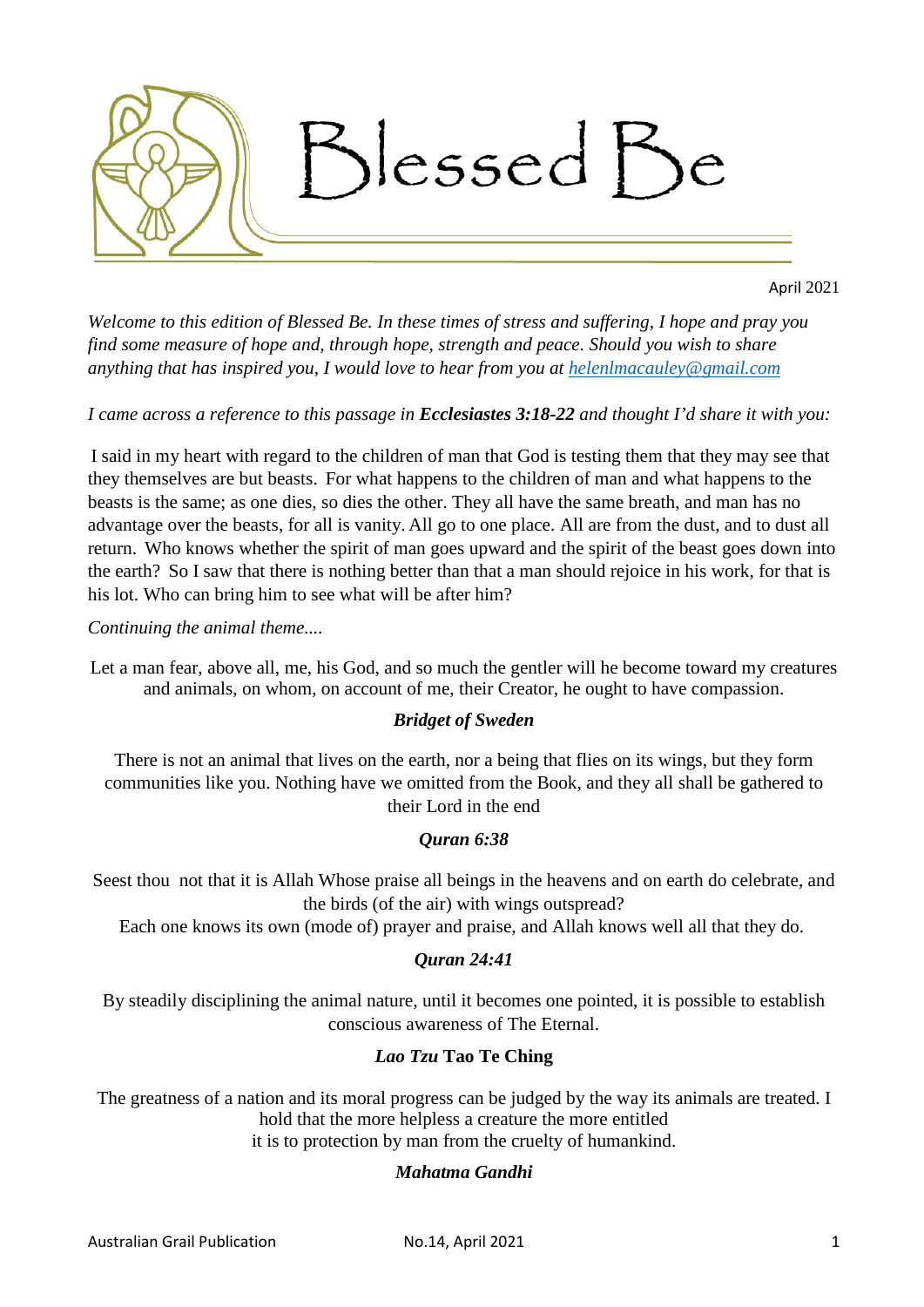# **The Rule of St Columba.**

St Columba (521-597) was an Irish monastic who established monasteries in Ireland and then later on Iona in Scotland. From there he travelled to the Scottish mainland where he conducted missions to spread Christianity to the local population. While he left no written rule, this was written down by his followers following his death.

\* Be alone in a separate place near a chief city, if thy conscience is not prepared to be in common with the crowd.

\* Be always naked in imitation of Christ and the Evangelists.

\* Whatsoever little or much thou possessest of anything, whether clothing, or food, or drink, let it be at the command of the senior and at his disposal, for it is not befitting a religious to have any distinction of property with his own free brother.

\* Let a fast place, with one door, enclose thee.

\* A few religious men to converse with thee of God and his Testament; to visit thee on days of solemnity; to strengthen thee in the Testaments of God, and the narratives of the Scriptures.

\*A person too who would talk with thee in idle words, or of the world; or who murmurs at what he cannot remedy or prevent, but who would distress thee more should he be a tattler between friends and foes, thou shalt not admit him to thee, but at once give him thy benediction should he deserve it.

\* Let thy servant be a discreet, religious, not tale-telling man, who is to attend continually on thee, with moderate labour of course, but always ready.

\* Yield submission to every rule that is of devotion.

\* A mind prepared for red martyrdom [that is death for the faith].

\* A mind fortified and steadfast for white martyrdom. [that is ascetic practices] Forgiveness from the heart of every one.

\* Constant prayers for those who trouble thee.

\* Fervour in singing the office for the dead, as if every faithful dead was a particular friend of thine.

\* Hymns for souls to be sung standing.

\* Let thy vigils be constant from eve to eve, under the direction of another person.

\* Three labours in the day, viz., prayers, work, and reading.

\* The work to be divided into three parts, viz., thine own work, and the work of thy place, as regards its real wants; secondly, thy share of the brethen's [work]; lastly, to help the neighbours, viz., by instruction or writing, or sewing garments, or whatever labour they may be in want of, *ut Dominus ait, "Non apparebis ante Me vacuus* [as the Lord says, "You shall not appear before me empty."].

\* Everything in its proper order; *Nemo enim coronabitur nisi qui legitime certaverit*. [For no one is crowned except he who has striven lawfully.]

\* Follow alms-giving before all things.

\* Take not of food till thou art hungry.

\* Sleep not till thou feelest desire.

\* Speak not except on business.

\* Every increase which comes to thee in lawful meals, or in wearing apparel, give it for pity to the brethren that want it, or to the poor in like manner.

\* The love of God with all thy heart and all thy strength;

\* The love of thy neighbour as thyself

Australian Grail Publication **No.14, April 2021** 2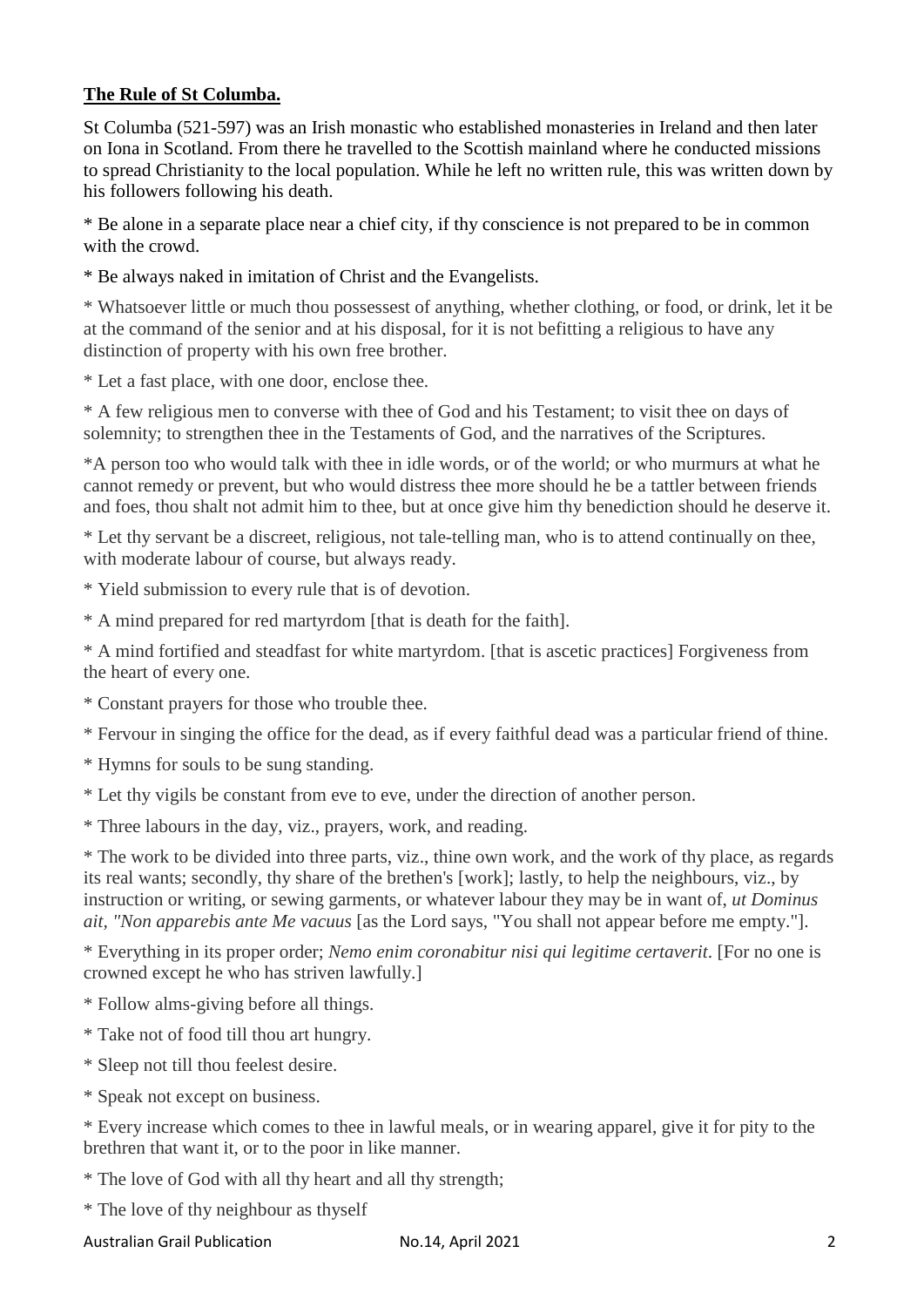\* Abide in the Testament of God throughout all times.

\* Thy measure of prayer shall be until thy tears come;

\* Or thy measure of work of labour till thy tears come;

\* Or thy measure of thy work of labour, or of thy genuflexions, until thy perspiration often comes, if thy tears are not free.

*From A. W. Haddan and W. Stubbs, Councils and Ecclesiastical Documents Relating to Great Britain and Ireland II, (Oxford: Oxford University Press, 1873), pp. 119-121. (http://www.fordham.edu/halsall/source/columba-rule.html)*

#### **Prayer of St. Columba**

Let me bless Almighty God, whose power extends over sea and land, whose angels watch over all.

Let me study sacred books to calm my soul: I pray for peace, kneeling at heaven's gates.

> Let me do my daily work, gathering seaweed, catching fish, giving food to the poor.

Let me say my daily prayers, sometimes chanting, sometimes quiet, always thanking God.

Delightful it is to live on a peaceful isle, in a quiet cell, serving the King of kings.

\*\*\*\*

The closer one approaches to God, the simpler one becomes.

## *Teresa of Avila*

Empty yourself of everything. Let the mind become still. The ten thousand things rise and fall while the Self watches their return. They grow and flourish and then return to the source. Returning to the source is stillness, which is the way of nature.

# *Lao Tzu,* **Tao Te Ching**

Be a Gardener. Dig a ditch. Toil and sweat.

And turn the earth upside down. And seek the deepness. And water plants in time. Continue this labour. And make sweet floods to run, and noble and abundant fruits to spring. Take this food and drink, and carry it to God as your true worship.

Australian Grail Publication **No.14, April 2021** 3